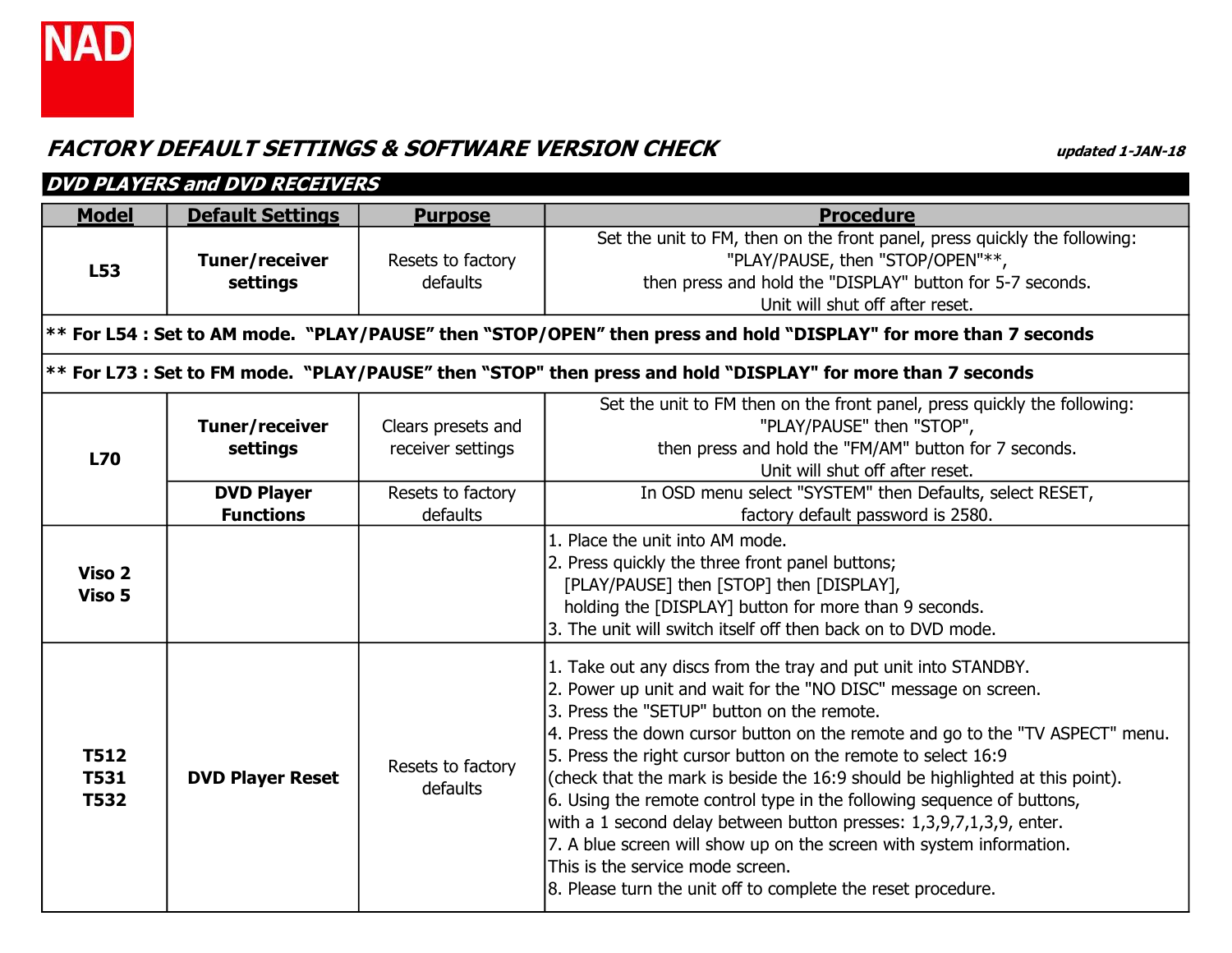

| <b>DVD PLAYERS and DVD RECEIVERS</b>                     |                                         |                                  |                                                                                                                                                                                                                                                                                                                                                                                                                                                                                                                                                                                                                                                                                                                                                                                                                                                                                                                                     |  |
|----------------------------------------------------------|-----------------------------------------|----------------------------------|-------------------------------------------------------------------------------------------------------------------------------------------------------------------------------------------------------------------------------------------------------------------------------------------------------------------------------------------------------------------------------------------------------------------------------------------------------------------------------------------------------------------------------------------------------------------------------------------------------------------------------------------------------------------------------------------------------------------------------------------------------------------------------------------------------------------------------------------------------------------------------------------------------------------------------------|--|
| <b>Model</b>                                             | <b>Default Settings</b>                 | <b>Purpose</b>                   | <b>Procedure</b>                                                                                                                                                                                                                                                                                                                                                                                                                                                                                                                                                                                                                                                                                                                                                                                                                                                                                                                    |  |
| <b>T513</b><br><b>T533</b><br><b>T534</b><br><b>T515</b> | <b>DVD Player Reset</b>                 | Resets to factory<br>defaults    | Ensure HDMI switch at the back of unit is set to OFF" (only applies to the T534)<br>1. Remove any discs from the tray and put unit into STANDBY.<br>2. Power up unit and wait for the "NO DISC" message on screen.<br>3. Press the "SETUP" button on the remote.<br>4. Press the down cursor button on the remote once to go to the DISPLAY menu.<br>5. Press the right cursor button on the remote twice to go to the TV ASPECT<br>Isubmenu.<br>6. Using the up/down cursor buttons on the remote select 16:9<br>(make sure the check mark is beside 16:9)<br>7. Using the remote control type in the following sequence of buttons<br>quickly:1,3,9,7,1,3,9,ENTER.<br>8. A blue screen will show up on the screen with system information.<br>This is the service mode screen.<br>At the bottom of the screen will be the following message: "Factory Reset Done"<br>9. Please turn the unit off to complete the reset procedure. |  |
| <b>T535</b>                                              | <b>DVD Player Reset</b>                 | Resets to factory<br>defaults    | 1. Open tray and then<br>2. Clear + $2,5,8,0$ +Clear<br>3. Left Arrow and then unplug.                                                                                                                                                                                                                                                                                                                                                                                                                                                                                                                                                                                                                                                                                                                                                                                                                                              |  |
|                                                          | <b>Software Version</b>                 | To check the software            | Press the "STEP UP " button then press"9".                                                                                                                                                                                                                                                                                                                                                                                                                                                                                                                                                                                                                                                                                                                                                                                                                                                                                          |  |
| <b>T562</b>                                              | <b>Check</b>                            | version                          | The software version will appear on the TV screen.                                                                                                                                                                                                                                                                                                                                                                                                                                                                                                                                                                                                                                                                                                                                                                                                                                                                                  |  |
|                                                          | <b>Reset for DVD Player</b>             | Resets to factory<br>defaults    | Go to SETUP, press "5621", Exit SETUP                                                                                                                                                                                                                                                                                                                                                                                                                                                                                                                                                                                                                                                                                                                                                                                                                                                                                               |  |
| <b>S570</b>                                              | <b>Software Version</b><br><b>Check</b> | To check the software<br>version | Press the "STEP UP " button then press"9".<br>The software version will appear on the TV screen.                                                                                                                                                                                                                                                                                                                                                                                                                                                                                                                                                                                                                                                                                                                                                                                                                                    |  |
|                                                          | <b>Reset for DVD Player</b>             | Resets to factory<br>defaults    | Go to SETUP, press "5701", Exit SETUP                                                                                                                                                                                                                                                                                                                                                                                                                                                                                                                                                                                                                                                                                                                                                                                                                                                                                               |  |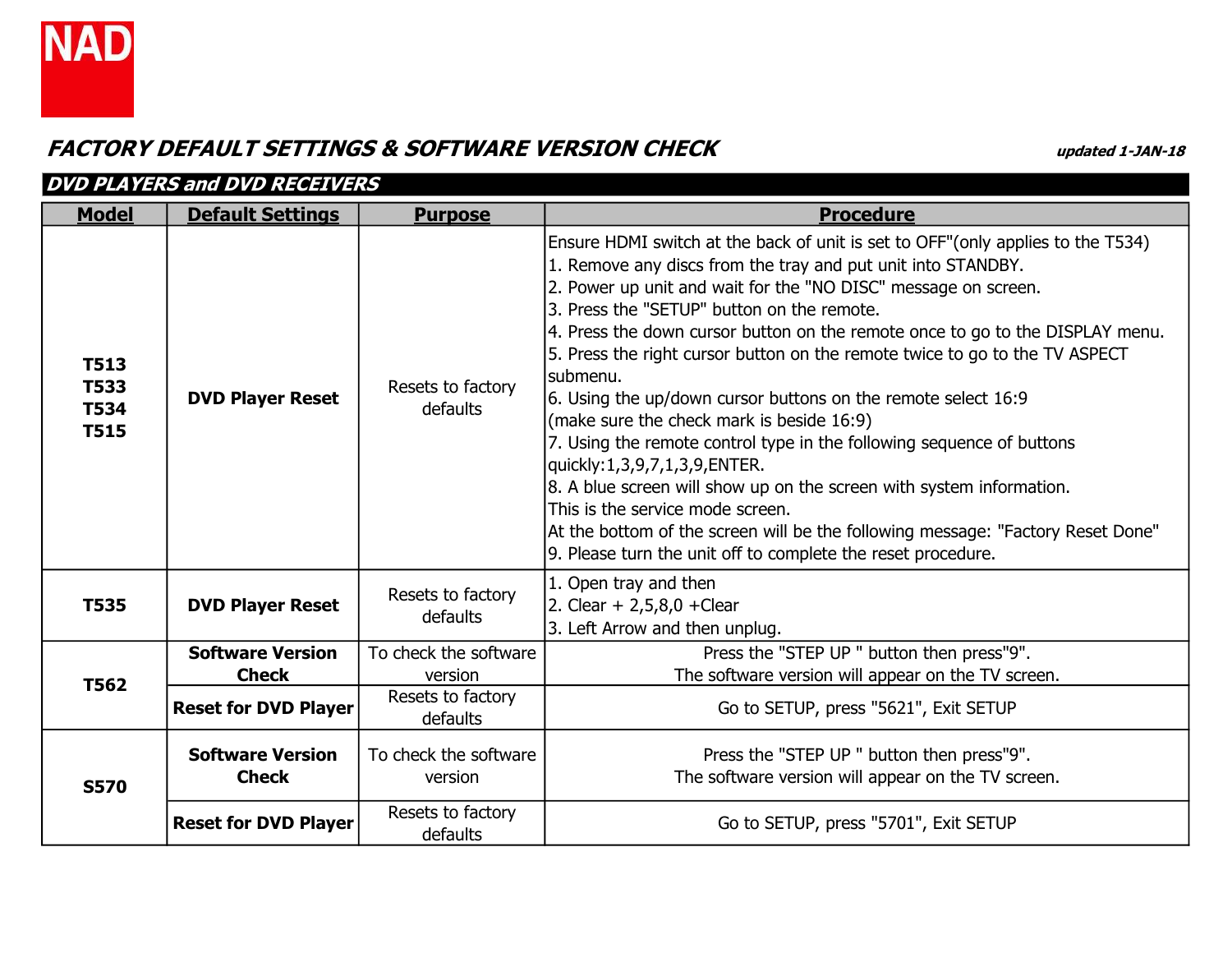

|                                                          | <b>DVD and Blu-ray PLAYERS</b> |                               |                                                                                                                                                                                                                                                                                                                                                                                                                                                                                                                                                                                                                                                                                                                                                                                                                                 |  |  |
|----------------------------------------------------------|--------------------------------|-------------------------------|---------------------------------------------------------------------------------------------------------------------------------------------------------------------------------------------------------------------------------------------------------------------------------------------------------------------------------------------------------------------------------------------------------------------------------------------------------------------------------------------------------------------------------------------------------------------------------------------------------------------------------------------------------------------------------------------------------------------------------------------------------------------------------------------------------------------------------|--|--|
| <b>Model</b>                                             | <b>Default Settings</b>        | <b>Purpose</b>                | <b>Procedure</b>                                                                                                                                                                                                                                                                                                                                                                                                                                                                                                                                                                                                                                                                                                                                                                                                                |  |  |
| <b>T571</b><br><b>T572</b>                               | <b>DVD Player Reset</b>        | Resets to factory<br>defaults | 1. Take out any discs from the tray and put unit into STANDBY.<br>2. Power up unit and wait for the "NO DISC" message on screen.<br>3. Press the "SETUP" button on the remote.<br>4. Press the down cursor button on the remote and go to the "TV ASPECT" menu.<br>5. Press the right cursor button on the remote to select 16:9<br>(check that the mark is beside the 16:9 should be highlighted at this point)<br>6. Using the remote control type in the following sequence of buttons,<br>with a 1 second delay between button presses: 1,3,9,7,1,3,9,enter.<br>7. A blue screen will show up on the screen with system information.<br>This is the service mode screen.<br>At the bottom of the screen will be the following message: "Factory Reset Done"<br>8. Please turn the unit off to complete the reset procedure. |  |  |
| <b>T557</b><br><b>T577</b><br><b>T587</b><br><b>T567</b> | <b>Blu-ray Player Reset</b>    | Resets to factory<br>defaults | 1. Power ON<br>2. Select "SETUP" in the Home Menu<br>3. Select "Display", then "TV Aspect Ratio"<br>4. Select 16:9<br>5. Enter 1 3 9 7 1 3 9 ENTER (using the T5X7 Remote)<br>6. A Blue "System Information" Screen will appear.<br>7. Press Pause (using the T5X7 Remote)<br>[8. The Blue screen will disappear and the Blue NAD logo will appear and "DONE" on<br>lthe T5X7 VFD.<br>9. Press Power Off<br>10. This completes the T5X7 Factory reset.                                                                                                                                                                                                                                                                                                                                                                          |  |  |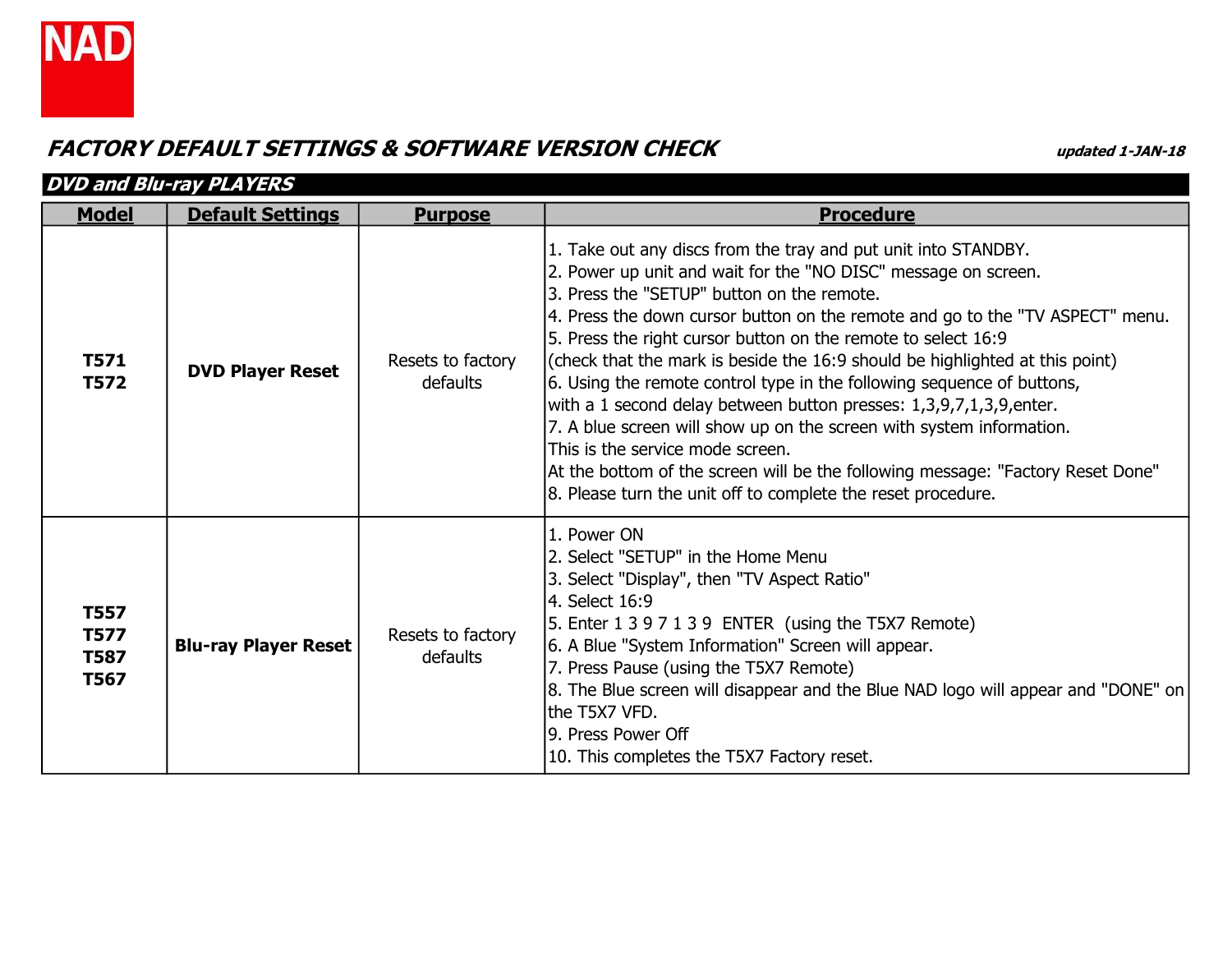

| <b>STEREO RECEIVERS</b>          |                           |                                           |                                                                                          |
|----------------------------------|---------------------------|-------------------------------------------|------------------------------------------------------------------------------------------|
| <b>Model</b>                     | <b>Default Settings</b>   | <b>Purpose</b>                            | <b>Procedure</b>                                                                         |
|                                  | <b>Receiver Reset</b>     | Resets to factory<br>defaults             | C720BEE Press "FM" + "DISC"<br>C725BEE Press "Speaker A" + "Tone Defeat"                 |
| <b>C720BEE</b><br><b>C725BEE</b> | <b>VFD Display Test</b>   | <b>VFD Display Test</b>                   | Press "AM" + "TAPE"                                                                      |
|                                  | <b>Software Version</b>   | Displays installed<br>software versions   | Press "Speaker A" + "Speaker B"                                                          |
| <b>A/V RECEIVERS</b>             |                           |                                           |                                                                                          |
| <b>Model</b>                     | <b>Default Settings</b>   | <b>Purpose</b>                            | <b>Procedure</b>                                                                         |
|                                  | <b>Tuner memory reset</b> | Resets all Tuner<br>memory presets        | Press "TAPE MON". + " VIDEO 1"                                                           |
| T741                             | <b>Receiver Reset</b>     | Resets to factory<br>defaults             | Press "VIDEO $1 +$ TAPE MONITOR" = Reset 1<br>Press "VIDEO $2 + TPAE$ MONITOR" = Reset 2 |
| T742                             | <b>Tuner memory reset</b> | <b>Resets all Tuner</b><br>memory presets | Press "TAPE MON." + "DVD"                                                                |
|                                  | <b>No Reset function</b>  |                                           |                                                                                          |
|                                  | <b>Receiver Reset</b>     | Resets to factory<br>defaults             | VIDEO 6 + Source UP                                                                      |
| T743<br>T744                     | <b>Software Version</b>   | Displays installed<br>software versions   | VIDEO 6 + TONE CONTROL                                                                   |
|                                  | <b>NTSC/PAL Selection</b> | Sets OSD to NTSC or<br>PAL                | VIDEO 6 + MEMORY                                                                         |
| <b>T737</b>                      | <b>Receiver Reset</b>     | Reset to factory<br>defaults              | 1. Set to FM FUNCTION STATE<br>2. Push "LISTENING MODE" KEY(More than five seconds).     |
| T747                             | <b>Software Version</b>   | Displays installed<br>software versions   | 1. Set to AM FUNCTION STATE<br>2. Push "LISTENING MODE" KEY(More than five seconds).     |
| <b>T748</b>                      | <b>Receiver Reset</b>     | Reset to factory<br>defaults              | 1. Set to AM FUNCTION STATE<br>2. Push "LISTENING MODE" KEY(More than five seconds).     |
| <b>T748 V2</b>                   | <b>Software Version</b>   | Displays installed<br>software versions   | 1. Set to FM FUNCTION STATE<br>2. Push "LISTENING MODE" KEY(More than five seconds).     |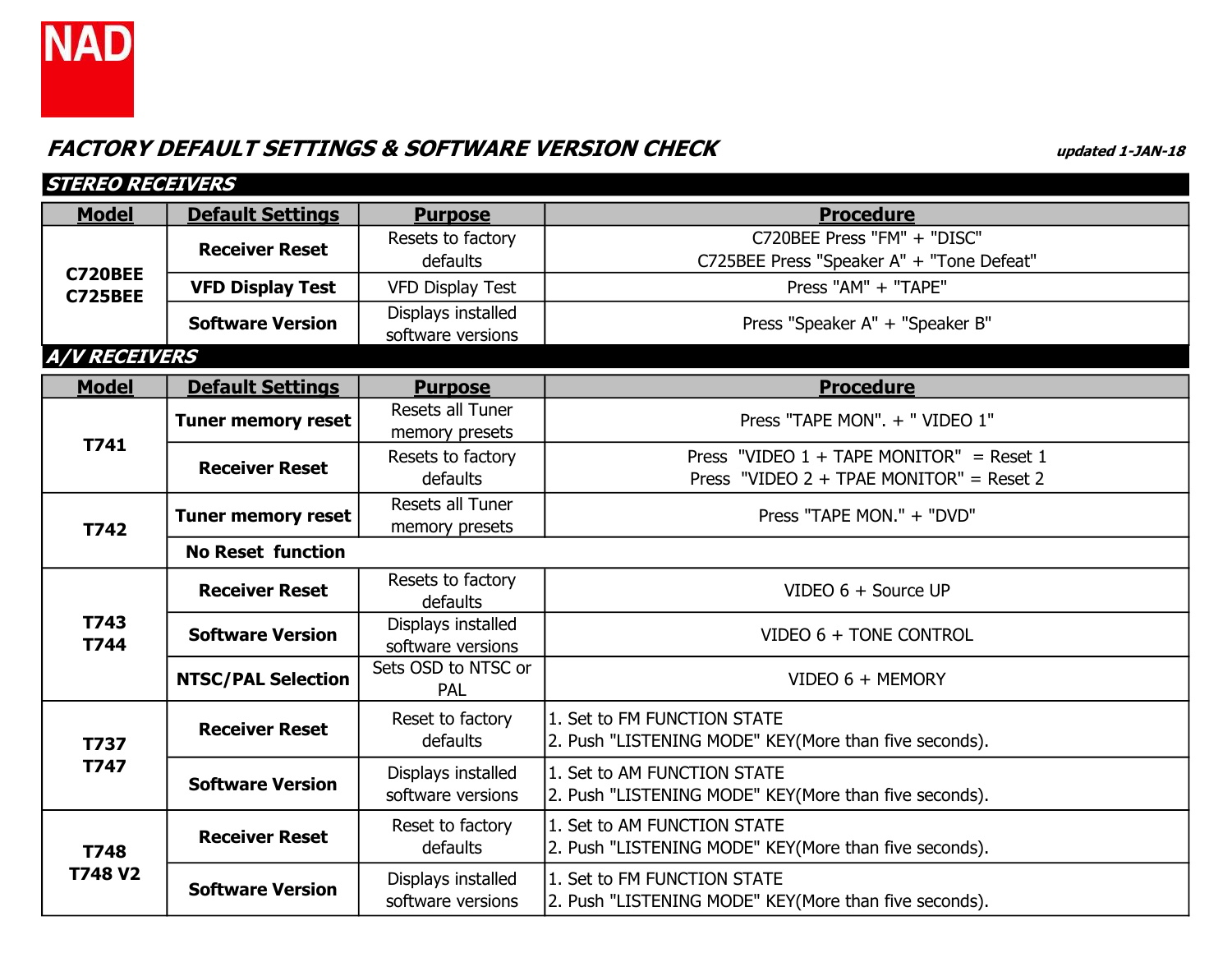

| <i>A/V RECEIVERS</i>                             |                           |                                         |                                                                                                                        |
|--------------------------------------------------|---------------------------|-----------------------------------------|------------------------------------------------------------------------------------------------------------------------|
| <b>Model</b>                                     | <b>Default Settings</b>   | <b>Purpose</b>                          | <b>Procedure</b>                                                                                                       |
|                                                  | <b>Receiver Reset</b>     | Resets to factory<br>defaults           | VIDEO + TONE DEFEAT                                                                                                    |
| <b>T752</b><br>T762                              | <b>Software Version</b>   | Displays installed<br>software versions | VIDEO + AUDIO                                                                                                          |
|                                                  | <b>NTSC/PAL Selection</b> | Sets OSD to NTSC or<br><b>PAL</b>       | VIDEO + MEMORY                                                                                                         |
|                                                  | <b>Receiver Reset</b>     | Resets to factory<br>defaults           | VIDEO 6 + Source UP                                                                                                    |
| T753<br><b>T754</b>                              | <b>Software Version</b>   | Displays installed<br>software versions | VIDEO 6 + TONE CONTROL                                                                                                 |
|                                                  | <b>NTSC/PAL Selection</b> | Sets OSD to NTSC or<br>PAL              | VIDEO 6 + MEMORY                                                                                                       |
| T163                                             | <b>Receiver Reset</b>     | Resets to factory<br>defaults           | VIDEO + TONE DEFEAT                                                                                                    |
| T763<br>T773                                     | <b>Software Version</b>   | Displays installed<br>software versions | VIDEO + AUDIO                                                                                                          |
|                                                  | <b>NTSC/PAL Selection</b> | Sets OSD to NTSC or<br><b>PAL</b>       | VIDEO + MEMORY                                                                                                         |
| <b>T757</b><br><b>T757V2</b><br><b>T758</b>      | <b>Receiver Reset</b>     | Reset to factory<br>defaults            | Press MENU + SOURCE▶<br>"AH Reset Complete"; orange Standby LED<br>Power Off from Back panel for 1 Minute              |
| <b>T758V3</b>                                    | <b>Software Version</b>   | Displays installed<br>software versions | Press <source +="" source▶<="" th=""/>                                                                                 |
| T175 T755<br>T765 T775<br><b>T785</b>            | <b>Receiver Reset</b>     | Resets to factory<br>defaults           | $\triangleleft$ SOURCE + FRONT/MP<br>"AH Reset Complete"; orange Standby LED<br>Power Off from Back panel for 1 Minute |
| <b>T777 T787</b><br><b>T187</b><br><b>T777V3</b> | <b>Software Version</b>   | Displays installed<br>software versions | Press <source +="" source▶<="" th=""/>                                                                                 |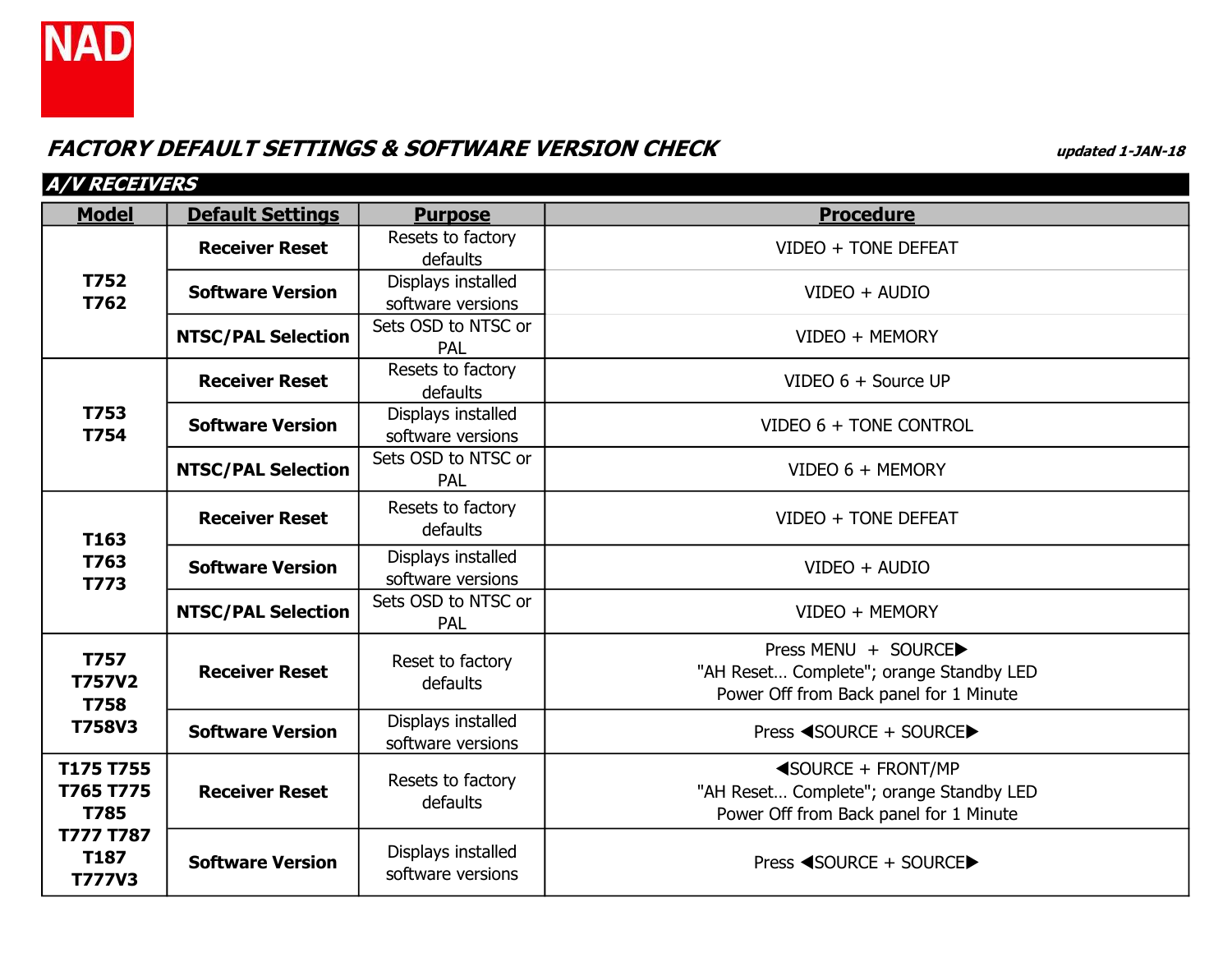

|                              | MASTER SERIES PRODUCTS  |                                          |                                                                                                                                                                                                                                                                                                                                                                                                                                   |  |  |
|------------------------------|-------------------------|------------------------------------------|-----------------------------------------------------------------------------------------------------------------------------------------------------------------------------------------------------------------------------------------------------------------------------------------------------------------------------------------------------------------------------------------------------------------------------------|--|--|
| <b>Model</b>                 | <b>Default Settings</b> | <b>Purpose</b>                           | <b>Procedure</b>                                                                                                                                                                                                                                                                                                                                                                                                                  |  |  |
| M <sub>2</sub>               | <b>Amplifier Reset</b>  | Resets to factory<br>defaults            | Software V1.4: 1. Power ON 2. Press: "coax 1 + menu" for 4 seconds<br>3. The M2 will go to standby then power back ON<br>Software V1.5: 1. Power ON 2. Press: "balanced + menu" for 4 seconds<br>3. The M2 will go to standby then power back ON                                                                                                                                                                                  |  |  |
|                              | <b>Software Version</b> | Displays installed<br>software versions  | Software V1.4 Press: "balanced + single-ended"<br>Software V1.5 Press: "coax 1 + coax 2"                                                                                                                                                                                                                                                                                                                                          |  |  |
| <b>M3</b><br>M <sub>3e</sub> | <b>Amplifier Reset</b>  | Resets to factory<br>defaults            | <b>RECORD + BALANCE</b><br>(Hold for 5 Seconds)                                                                                                                                                                                                                                                                                                                                                                                   |  |  |
|                              | <b>Rename Inputs</b>    | <b>Allows Custom Naming</b><br>of Inputs | LISTEN + RECORD<br>(Hold for 5 Seconds)                                                                                                                                                                                                                                                                                                                                                                                           |  |  |
|                              | <b>Software Version</b> | Displays installed<br>software versions  | LISTEN + BALANCE<br>(Hold for 5 Seconds)                                                                                                                                                                                                                                                                                                                                                                                          |  |  |
| M12                          | <b>Processor Reset</b>  | Resets to factory<br>defaults            | 1. Press and hold front panel's "Main" display.<br>2. Select "Factory Reset" display option.<br>3. Select "Yes" to reset your M12 to factory default settings or "No" if you decide<br>not to reset your M12.<br>4. Factory reset is complete when the M12 goes to standby mode.<br><b>IMPORTANT NOTE</b><br>After factory reset, wait out for at least one minute to switch back the<br>M12 from standby mode to operating mode. |  |  |
|                              | <b>Software Version</b> | Displays installed<br>software versions  | 1. At any Source, press and hold "Main" in the front panel screen display until the<br>next display appears.<br>2 Applicable MCU, LCD, Audio, USB and HDMI firmware version details are shown.                                                                                                                                                                                                                                    |  |  |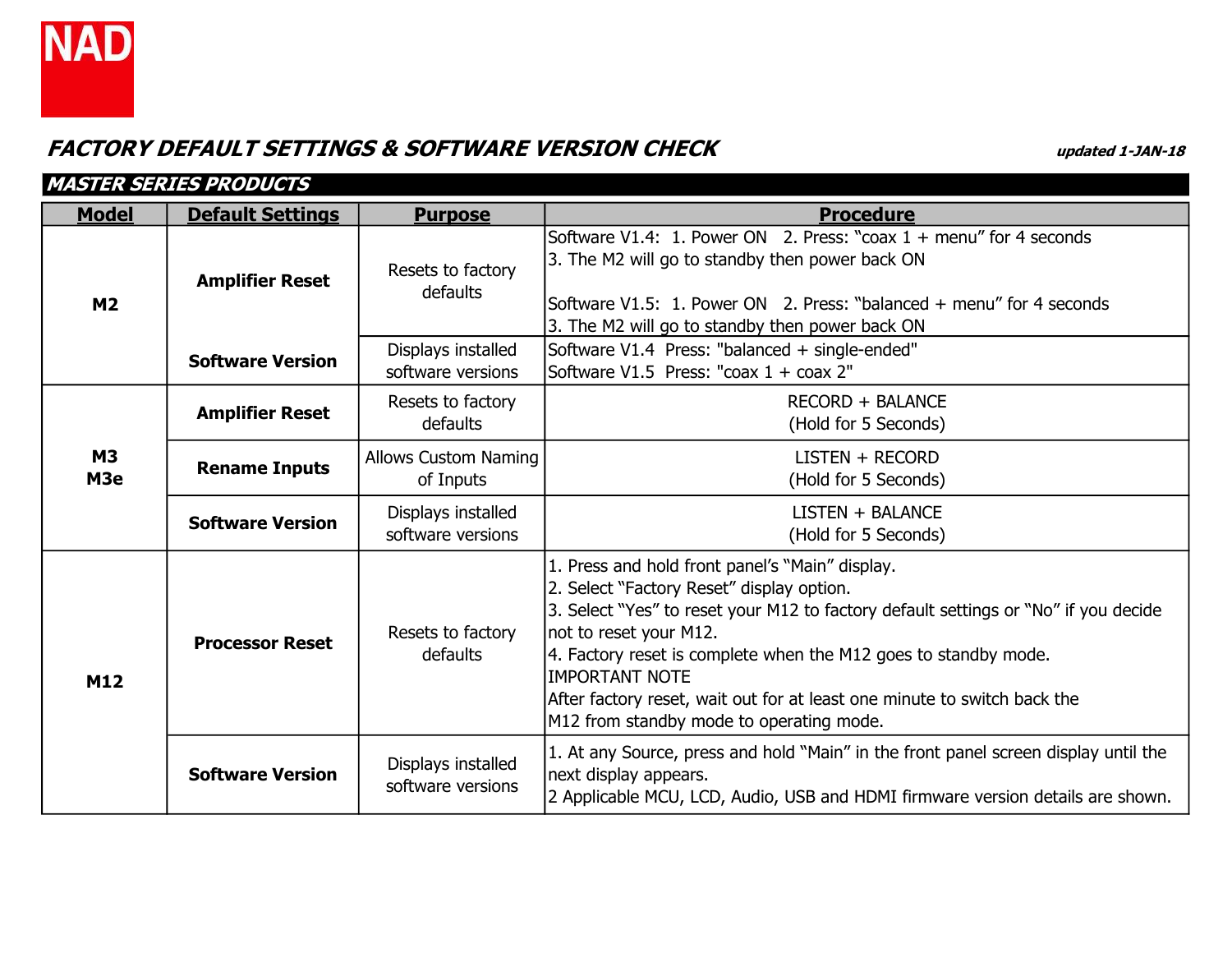

| MASTERS SERIES PRODUCTS         |                         |                                         |                                                                                                                                                                                                                                                                                                                                                                                                                                                                                                         |  |
|---------------------------------|-------------------------|-----------------------------------------|---------------------------------------------------------------------------------------------------------------------------------------------------------------------------------------------------------------------------------------------------------------------------------------------------------------------------------------------------------------------------------------------------------------------------------------------------------------------------------------------------------|--|
| <b>Model</b>                    | <b>Default Settings</b> | <b>Purpose</b>                          | <b>Procedure</b>                                                                                                                                                                                                                                                                                                                                                                                                                                                                                        |  |
| M15                             | <b>Processor Reset</b>  | Resets to factory<br>defaults           | AUDIO + DIGITAL                                                                                                                                                                                                                                                                                                                                                                                                                                                                                         |  |
|                                 | <b>Software Version</b> | Displays installed<br>software versions | AUDIO + VIDEO                                                                                                                                                                                                                                                                                                                                                                                                                                                                                           |  |
| <b>M15 HD</b><br><b>M15 HD2</b> | <b>Processor Reset</b>  | Resets to factory<br>defaults           | Source Left + Tone Defeat                                                                                                                                                                                                                                                                                                                                                                                                                                                                               |  |
|                                 | <b>Software Version</b> | Displays installed<br>software versions | Press ◀SOURCE + SOURCE▶                                                                                                                                                                                                                                                                                                                                                                                                                                                                                 |  |
| <b>M17</b><br>M17.2             | <b>Processor Reset</b>  | Resets to factory<br>defaults           | 1. Press and hold front panel's "Main" display.<br>2. Select "Setup" display option.<br>3. Select "Factory Reset" display option.<br>4. Select between "Yes (NTSC)" and "Yes (PAL) to select video mode after Factory<br>Reset. Select "No" if you decide not to reset your M17.<br>4. Factory reset is complete when the M17 goes to standby mode.<br><b>IMPORTANT NOTE</b><br>After factory reset, wait out for at least one minute to switch back ON the<br>M17 from standby mode to operating mode. |  |
|                                 | <b>Software Version</b> | Displays installed<br>software versions | Press ◀SOURCE + SOURCE▶                                                                                                                                                                                                                                                                                                                                                                                                                                                                                 |  |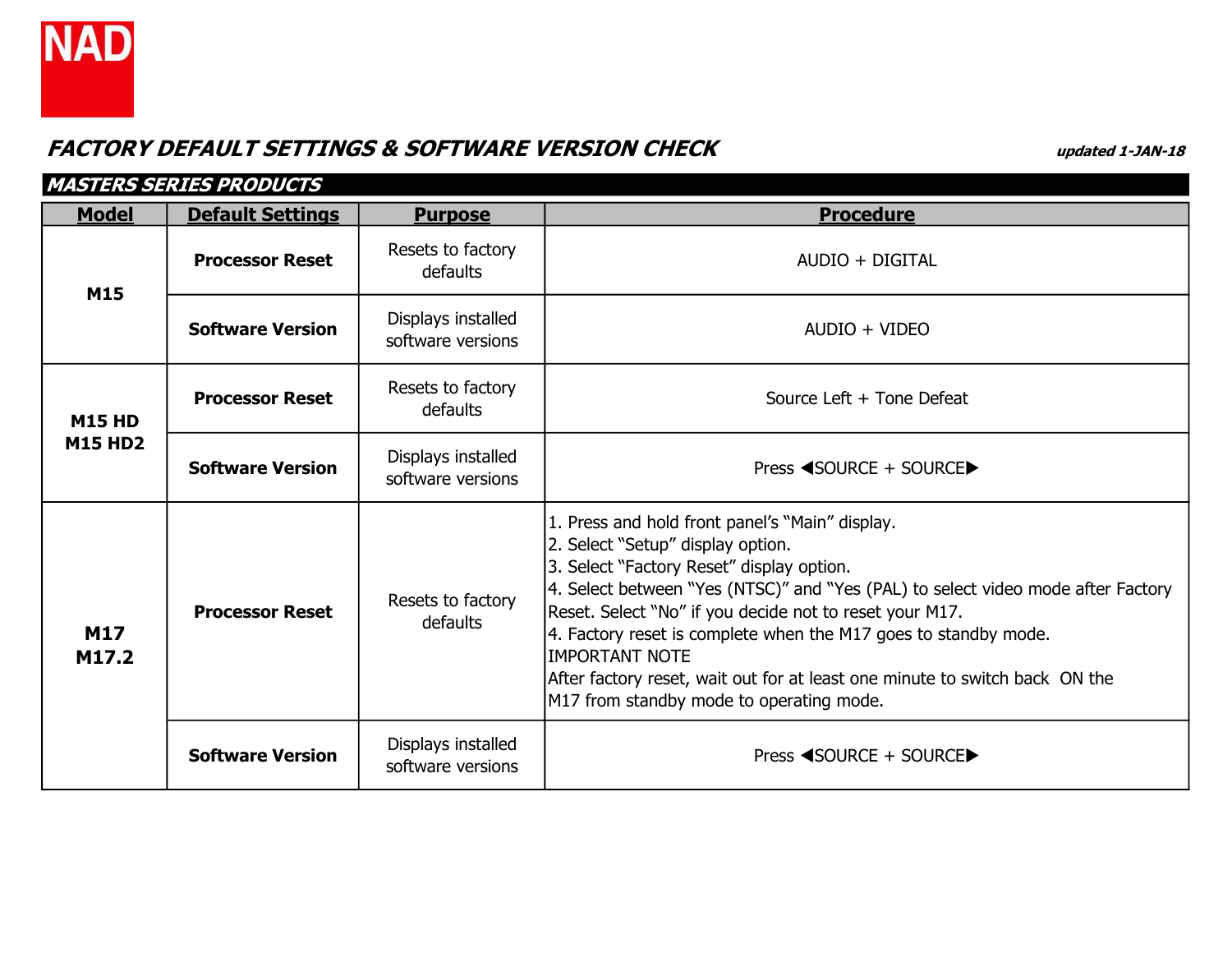

|              | <b>MASTERS SERIES PRODUCTS</b> |                                         |                                                                                                                                                                                                                                                                                                                                                                                                                                                                                                                                                                                                                                                                                                                                                                                                                                   |  |  |
|--------------|--------------------------------|-----------------------------------------|-----------------------------------------------------------------------------------------------------------------------------------------------------------------------------------------------------------------------------------------------------------------------------------------------------------------------------------------------------------------------------------------------------------------------------------------------------------------------------------------------------------------------------------------------------------------------------------------------------------------------------------------------------------------------------------------------------------------------------------------------------------------------------------------------------------------------------------|--|--|
| <b>Model</b> | <b>Default Settings</b>        | <b>Purpose</b>                          | <b>Procedure</b>                                                                                                                                                                                                                                                                                                                                                                                                                                                                                                                                                                                                                                                                                                                                                                                                                  |  |  |
| <b>M32</b>   | <b>Processor Reset</b>         | Resets to factory<br>defaults           | 1. Press and hold front panel's "Main" display.<br>2. Select "Factory Reset" display option.<br>3. Select "Yes" to reset your M32 to factory default settings or "No" if you decide<br>not to reset your M32.<br>4. Factory reset is complete when the M32 goes to standby mode.<br>IIMPORTANT NOTE<br>After factory reset, wait out for at least one minute to switch back ON the<br>M32 from standby mode to operating mode.                                                                                                                                                                                                                                                                                                                                                                                                    |  |  |
|              | <b>Software Version</b>        | Displays installed<br>software versions | 1. At any Source, press and hold "Main" in the front panel screen display until the<br>next display appears.<br>2 Applicable MCU, LCD, Audio, USB or HDMI firmware version details are shown.                                                                                                                                                                                                                                                                                                                                                                                                                                                                                                                                                                                                                                     |  |  |
| <b>M5</b>    | <b>CD/SACD Player</b>          | Resets to factory<br>defaults           | 1. Connect the Composite Video output to your Display / TV.<br>2. Power on the M5, open the drawer and remove any Discs.<br>3. Press the "SETUP" button on the M5 Remote.<br>4. Using the M5 Remote, press the "Down" navigation button FOUR Times to<br>highlight the Information (Hand) Tab.<br>5. Press the "Right" then the "Down" navigation button to highlight the "Restore<br>Setting".<br>6. Highlight "YES", then type 5501 on the M5 Remote.<br>7. The setup menu will blank out and come back on in about 5 seconds.<br>8. After the setup menu reappears, press the "SETUP" button to clear the setup<br>Iscreen.<br>9. Turn off the M5 using the remote or front power button.<br>10. Now hard power off the M5 from the rear panel switch.<br>11. Leave The M5 Off For More Than 1 minute before powering back on. |  |  |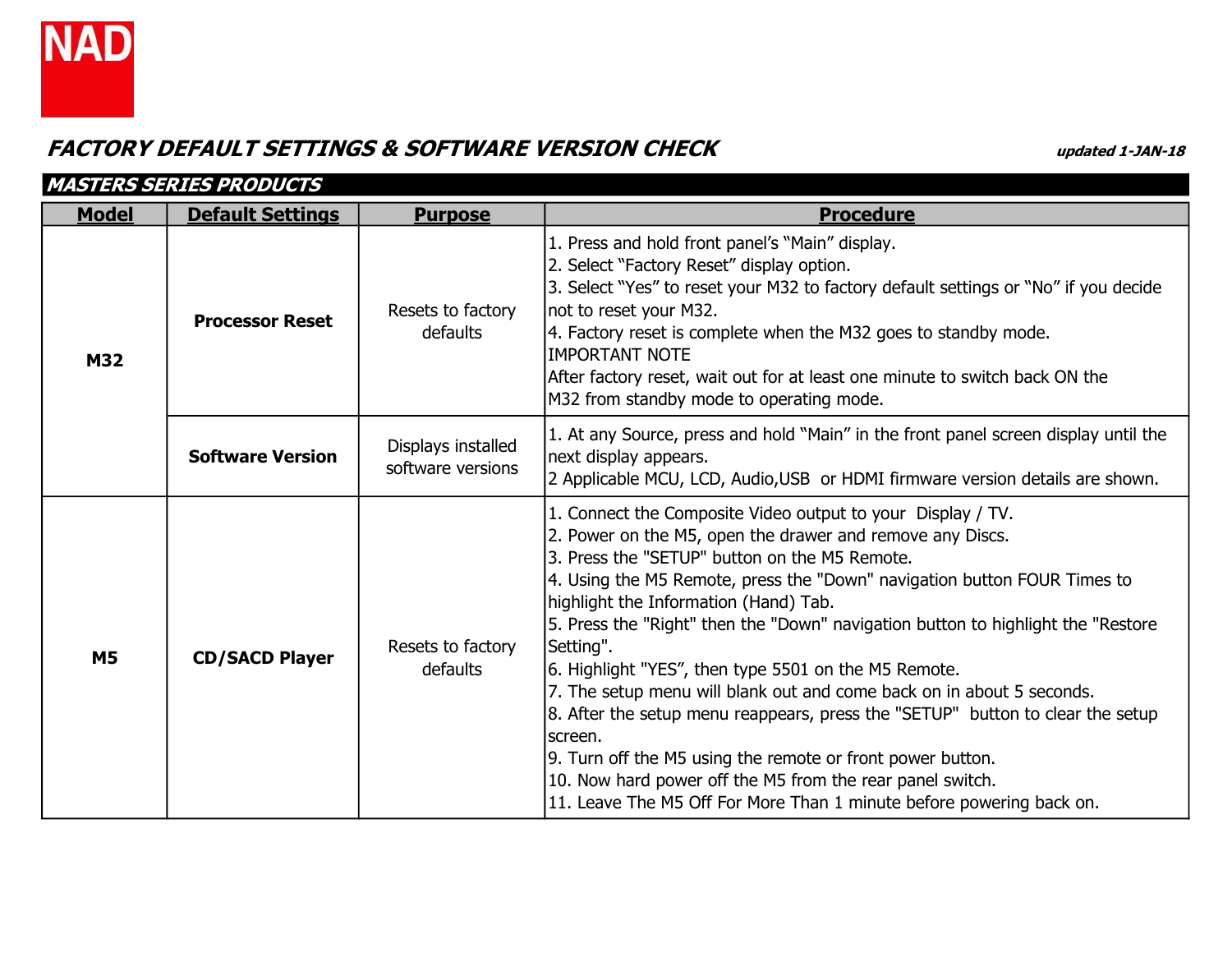

|              | <b>MASTERS SERIES PRODUCTS</b> |                                                                      |                                                                                                                                                                                                                                                                                                                                                                                                                                                                                                                                                        |  |  |
|--------------|--------------------------------|----------------------------------------------------------------------|--------------------------------------------------------------------------------------------------------------------------------------------------------------------------------------------------------------------------------------------------------------------------------------------------------------------------------------------------------------------------------------------------------------------------------------------------------------------------------------------------------------------------------------------------------|--|--|
| <b>Model</b> | <b>Default Settings</b>        | <b>Purpose</b>                                                       | <b>Procedure</b>                                                                                                                                                                                                                                                                                                                                                                                                                                                                                                                                       |  |  |
| <b>M50</b>   | <b>Processor Reset</b>         | Resets to factory<br>defaults                                        | 1. Press the front panel "menu" button.<br>2. Press the "III skip" six times to access "Factory Reset", then "scan $\blacktriangleright\blacktriangleright$ "<br>3. Press the "I<< skip" to select "Factory Reset - Yes"<br>4. Press the ENTER button of the navigation dial. "Doing Factory Reset" will display.                                                                                                                                                                                                                                      |  |  |
|              | <b>Software Version</b>        | Displays installed<br>software versions                              | 1. Open the BluOS Controller App. and select the your M50 in "My Players"<br>2. Select "Help" then "About"<br>3. The iOS App and BluOS versions will be displayed.                                                                                                                                                                                                                                                                                                                                                                                     |  |  |
| M50.2        | <b>Processor Reset</b>         | Resets to factory<br>defaults                                        | 1. Touch the 3 horizontal bars in the upper left of the touchscreen.<br>2. Touch "Settings" then "Factory Reset"<br>3. When the Factory Reset confirmation screen appears, select 'Yes" or "Cancel" to<br>lexit.<br>4. When the factory reset completes the Front Panel will display "Now Playing"                                                                                                                                                                                                                                                     |  |  |
|              | <b>Software Version</b>        | Displays installed<br>software versions                              | 1. Open the BluOS Controller App. and select the your M50.2 in "My Players"<br>2. Select "Help" then "About"<br>3. The iOS App and BluOS versions will be displayed.                                                                                                                                                                                                                                                                                                                                                                                   |  |  |
| <b>M51</b>   | <b>DAC Reset</b>               | Resets to factory<br>defaults<br>&<br>displays installed<br>software | 1. Press and hold front panel [INPUT] button.<br>2. Set to ON the rear panel POWER switch while still holding on to [INPUT] button.<br>3. VFD illuminates. Release [INPUT] button. VFD will show<br><b>SETUP</b><br><b>VFD TEST</b><br><b>RESET</b><br>$VI$ .xx<br>"VFD TEST" is flashing. V1.xx stands for the software version.<br>4. Within 3 seconds, press front panel Standby button and "RESET" will now flash.<br>5. M51 will go to reset mode with the VFD showing "Factory Reset".<br>The M51 is now reset and will automatically shut down. |  |  |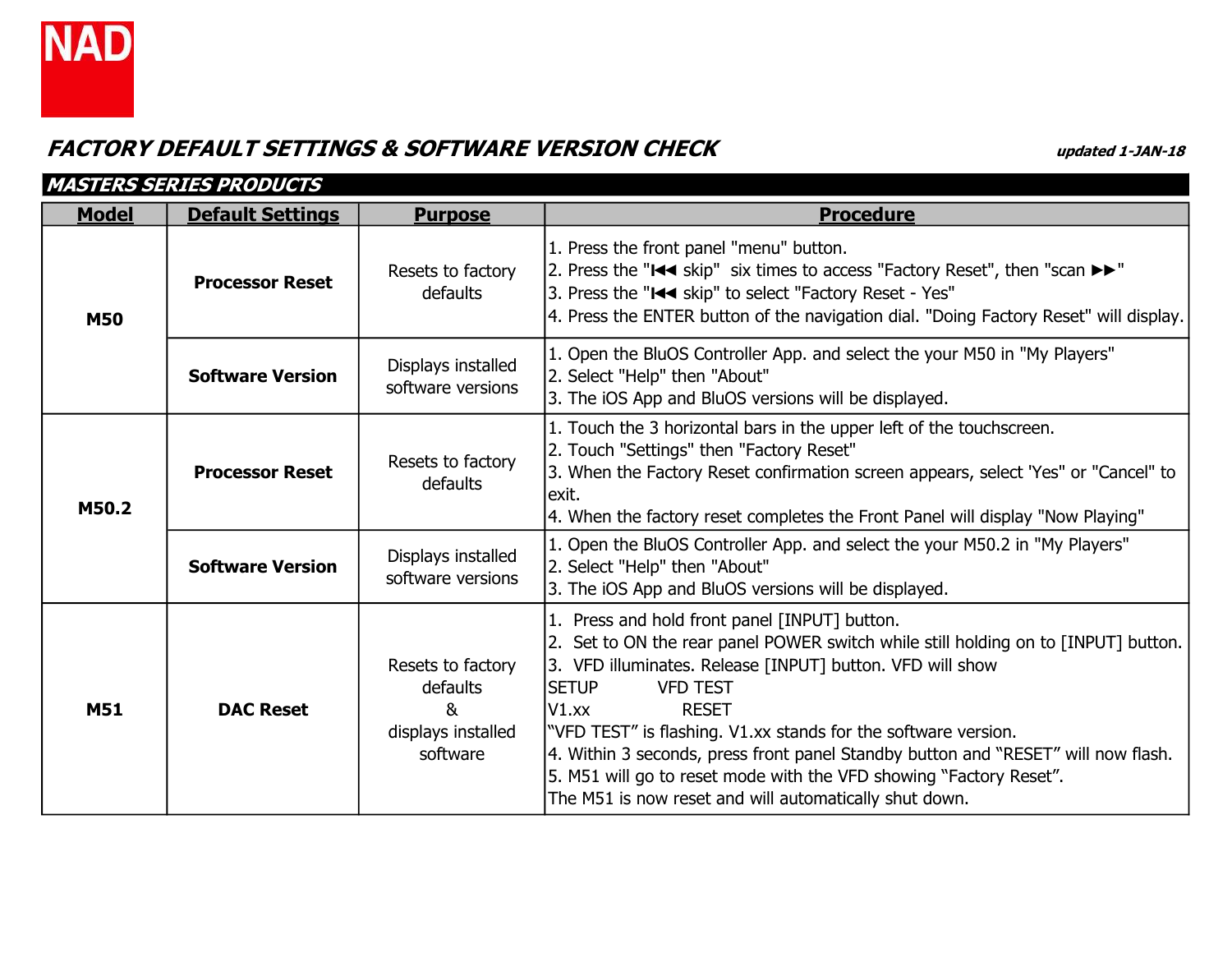

|              | <b>MASTERS SERIES PRODUCTS</b> |                               |                                                                                                                                                                                                                                                                                                                                                                                                                                                                                                                                                                                                                                                                                                                                                                                                                                                                                                        |  |  |
|--------------|--------------------------------|-------------------------------|--------------------------------------------------------------------------------------------------------------------------------------------------------------------------------------------------------------------------------------------------------------------------------------------------------------------------------------------------------------------------------------------------------------------------------------------------------------------------------------------------------------------------------------------------------------------------------------------------------------------------------------------------------------------------------------------------------------------------------------------------------------------------------------------------------------------------------------------------------------------------------------------------------|--|--|
| <b>Model</b> | <b>Default Settings</b>        | <b>Purpose</b>                | <b>Procedure</b>                                                                                                                                                                                                                                                                                                                                                                                                                                                                                                                                                                                                                                                                                                                                                                                                                                                                                       |  |  |
| <b>M55</b>   | <b>DVD Player Reset</b>        | Resets to factory<br>defaults | 1. Connect the M55 composite output to a display to view the OSD.<br>2. Power on the M55, and remove any Discs.<br>3. Press the "SETUP" button on the M55 Remote.<br>4. Press the "Up" navigation button ONCE on the M55 Remote to highlight the<br>Information (Hand) Tab.<br>5. Press the "Right" then the "Down" navigation button to highlight the "Restore"<br>Setting".<br>6. Choose "YES" then press "ENTER".<br>7. Using the M55 Remote, type in 5 5 0 1 into the password field.<br>8. After the AH Reset notice clears, power the M55 off from the rear panel power<br>switch.<br>9.Power on the M55<br>10. Press the "SETUP" button on the M55 Remote and navigate to the Information<br>Tab and the Restore Setting.<br>11. Choose "YES" then press "ENTER".<br>12. Using the M55 Remote, type in "3 3 0 8" then "ENTER"<br>13. Wait 5 Seconds.<br>14. This completes the reset procedure. |  |  |
| M56          | <b>Blu-ray Player Reset</b>    | Resets to factory<br>defaults | 1. Power ON<br>2. Select "SETUP" in the Home Menu<br>3. Select "Display", then "TV Aspect Ratio"<br>4. Select 16:9<br>5. Enter 1 3 9 7 1 3 9 ENTER (using the M56 Remote)<br>6. A Blue "System Information" Screen will appear.<br>7. Press Pause (using the M56 Remote)<br>8. The Blue screen will disappear and the Blue NAD logo will appear and "DONE" on<br>the M56 VFD.<br>9. Press Power Off<br>10. This completes the M56 Factory reset.                                                                                                                                                                                                                                                                                                                                                                                                                                                       |  |  |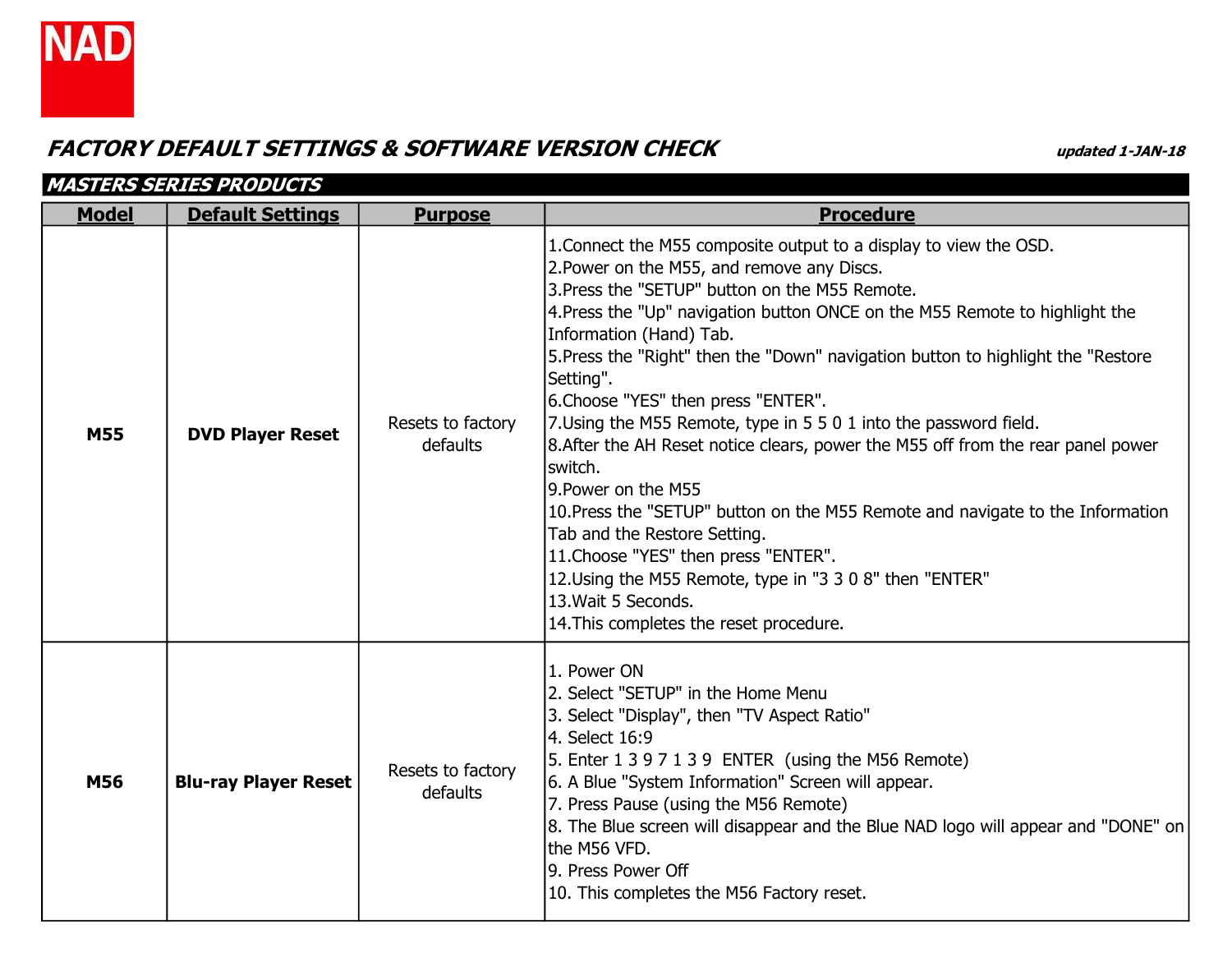

| <b>DIGITAL MUSIC PRODUCTS</b> |                         |                                         |                                                                                                                                                                                                                               |  |
|-------------------------------|-------------------------|-----------------------------------------|-------------------------------------------------------------------------------------------------------------------------------------------------------------------------------------------------------------------------------|--|
| <b>Model</b>                  | <b>Default Settings</b> | <b>Purpose</b>                          | <b>Procedure</b>                                                                                                                                                                                                              |  |
| C328                          | <b>Factory Reset</b>    | Resets to factory<br>defaults           | Press and hold the front panel's SOURCE > buttons until the screen display shows<br>"C3". Release SOURCE > button to complete the factory reset.                                                                              |  |
|                               | <b>Software Version</b> | Displays current<br>Software Version    | Press < SOURCE for more than 3 seconds                                                                                                                                                                                        |  |
| C338                          | <b>Factory Reset</b>    | Resets to factory<br>defaults           | Press and hold the front panel's SOURCE > buttons until the screen display shows<br>"C3". Release SOURCE > button to complete the factory reset.                                                                              |  |
|                               | <b>Software Version</b> | Displays current<br>Software Version    | Press < SOURCE for more than 3 seconds                                                                                                                                                                                        |  |
| C368<br>C388                  | <b>Factory Reset</b>    | Resets to factory<br>defaults           | Press < SOURCE + SOURCE > until "FACTORY RESET" displays                                                                                                                                                                      |  |
|                               | <b>Software Version</b> | Displays current<br>Software Version    | 1. Navigate through the menu options using the front panel buttons or<br>corresponding SR 9 buttons to select "Settings"<br>2. Press [ENTER] to select a menu item.<br>3. Press V repeatedly to the "Firmware Versions" page. |  |
| <b>C390DD</b>                 | <b>Factory Reset</b>    | Reset to factory<br>defaults            | Press $\triangleleft$ SOURCE + SOURCE $\triangleright$ (more than 5 seconds)                                                                                                                                                  |  |
|                               | <b>Software Version</b> | Displays installed<br>software versions | Press the Center Button of the Navigation Dial for 5 seconds                                                                                                                                                                  |  |
| C446                          | <b>Factory Reset</b>    | Resets to factory<br>defaults           | Press ◀SOURCE + BACK<br>"AH Reset Complete" followed by an orange Standby LED<br>Press SOURCE▶ + SETUP<br>"C Reset Complete" followed by an orange Standby LED                                                                |  |
|                               | <b>Software Version</b> | Displays current<br>Software Version    | 1. Press "SETUP". The "Settings Menu" will be displayed.<br>2. Scroll down to "System Info", then press ENTER to display SW Versions.                                                                                         |  |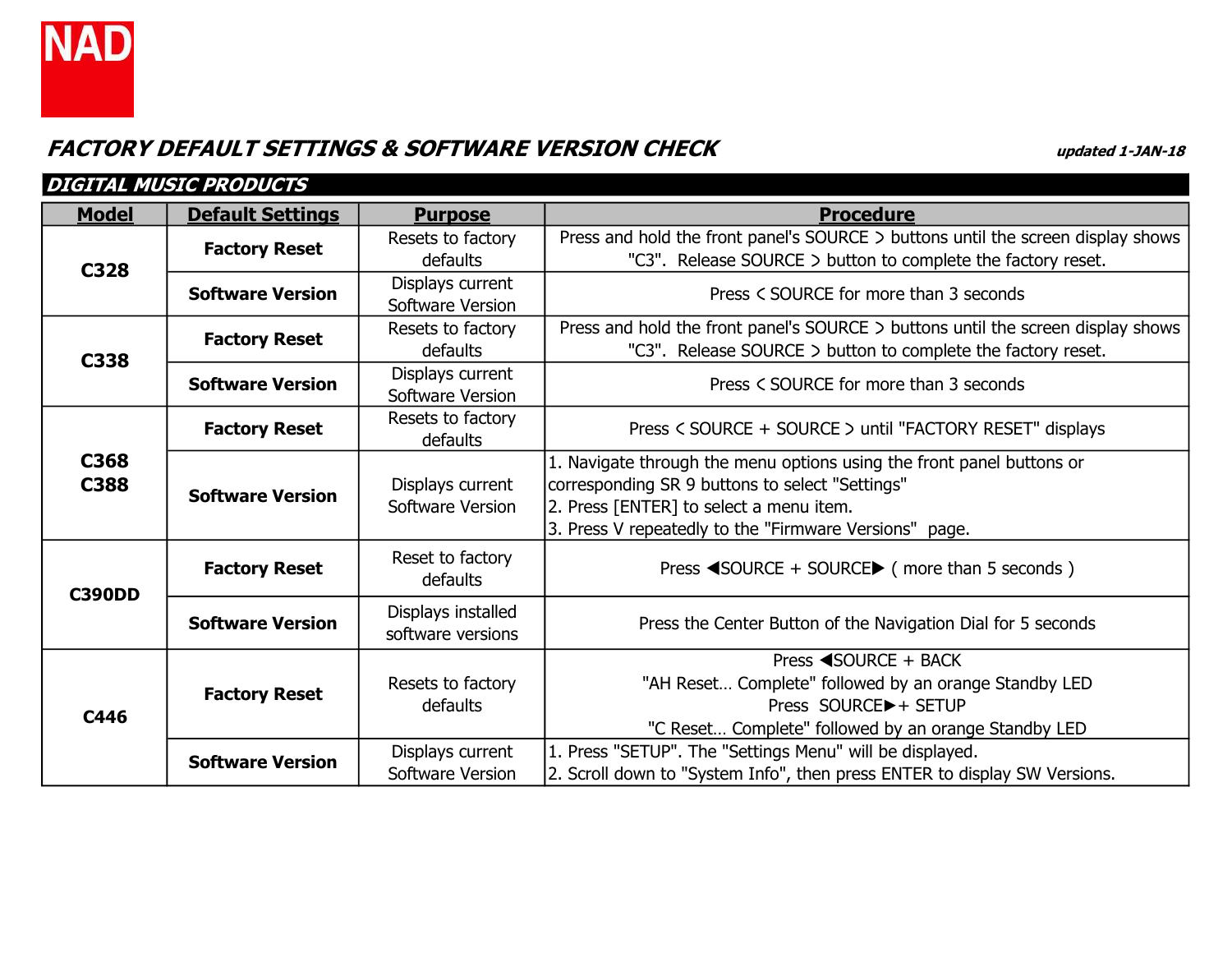

| <b>DIGITAL MUSIC PRODUCTS</b> |                         |                                      |                                                                                                                                                                                                                                                                                                                                                                                                                                     |  |
|-------------------------------|-------------------------|--------------------------------------|-------------------------------------------------------------------------------------------------------------------------------------------------------------------------------------------------------------------------------------------------------------------------------------------------------------------------------------------------------------------------------------------------------------------------------------|--|
| <b>Model</b>                  | <b>Default Settings</b> | <b>Purpose</b>                       | <b>Procedure</b>                                                                                                                                                                                                                                                                                                                                                                                                                    |  |
|                               | <b>DAC Reset</b>        | Resets to factory<br>defaults        | Press and hold "SERVICE" at the rear panel until D1050 defaults to OPT1 source.                                                                                                                                                                                                                                                                                                                                                     |  |
| D1050                         | <b>Software Version</b> | Displays current<br>Software Version | 1. With the D1050 powered ON, press and hold "ON" button of the remote control<br>until the display starts to flash. Release the "ON" button and observe the display<br>sequence.<br>2. The number of times the left column flashes, indicates the 1st digit of the<br>lfirmware version.<br>3. The number of times the right column flashes, indicates the 2nd digit of the<br>firmware version to the right of the decimal point. |  |
|                               | <b>Amplifier Reset</b>  | Resets to factory<br><b>defaults</b> | Press and hold "BASS EQ" at the rear panel until D3020 defaults to COAX source.                                                                                                                                                                                                                                                                                                                                                     |  |
| <b>D3020</b>                  | <b>Software Version</b> | Displays current<br>Software Version | 1. With the D3020 powered ON, press and hold "ON" button of the remote control<br>until the display starts to flash. Release the "ON" button and observe the display<br>sequence.<br>2. The number of times the left column flashes, indicates the 1st digit of the<br>lfirmware version.<br>3. The number of times the right column flashes, indicates the 2nd digit of the<br>firmware version to the right of the decimal point. |  |
| D7050                         | <b>Amplifier Reset</b>  | Resets to factory<br>defaults        | Press and hold "RESET" at the rear panel until the D7050 the unit displays "RESET"                                                                                                                                                                                                                                                                                                                                                  |  |
|                               | <b>Software Version</b> | Displays current<br>Software Version | D7050 firmware version is displayed in the "NAD Remote App" under "Device Info"                                                                                                                                                                                                                                                                                                                                                     |  |